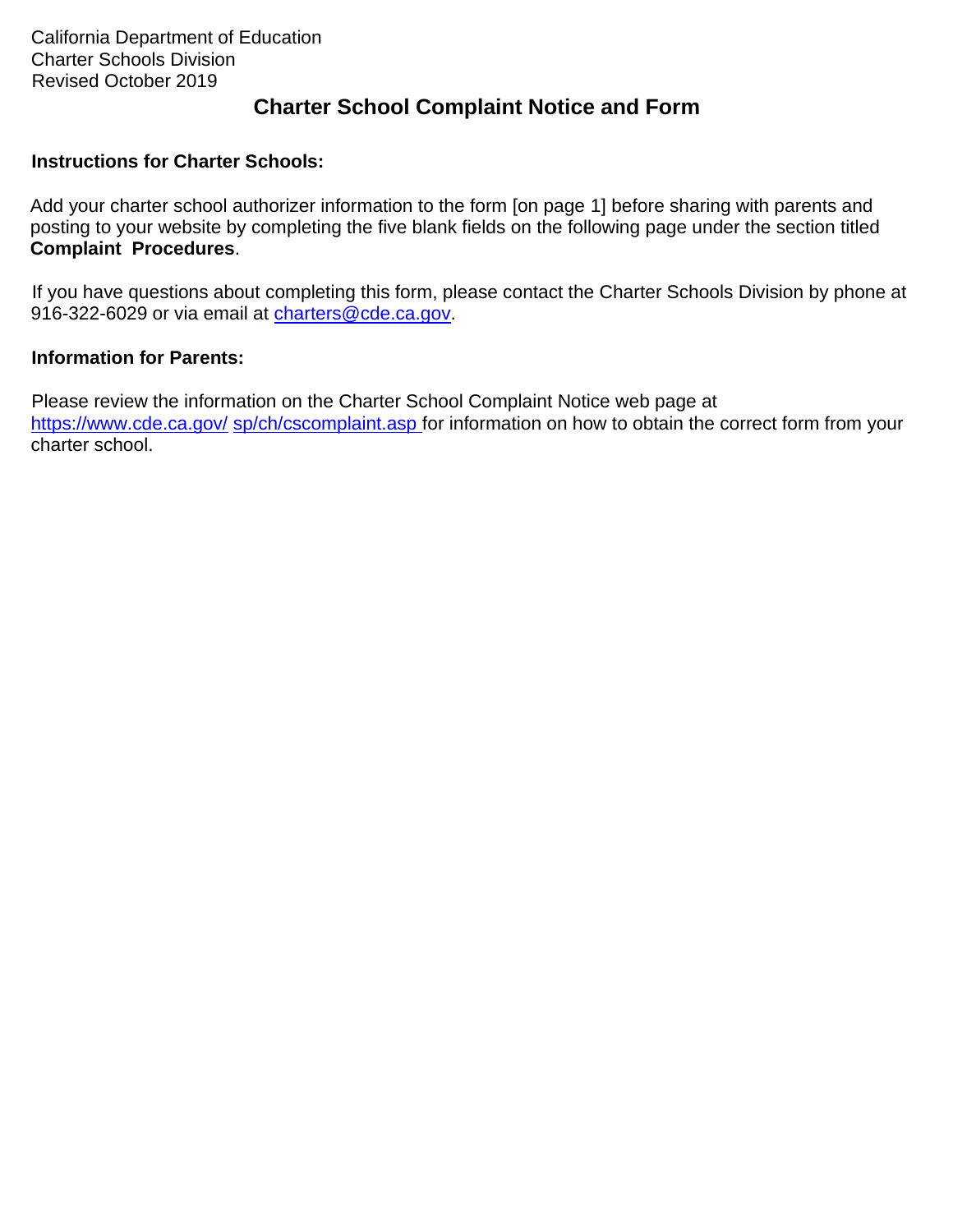# **Charter School Complaint Notice**

### **California** *Education Code* **Requirements**

California *Education Code* (*EC*) Section 47605(d)(4) (https://leginfo.legislature.ca.gov/faces/ codes\_displaySection.xhtml?sectionNum=47605&lawCode=EDC) states the following:

- A charter school shall not discourage a pupil from enrolling or seeking to enroll in a charter school for any reason, including, but not limited to, academic performance of the pupil or because the pupil exhibits any of the following characteristics:
	- Academically low-achieving
	- Economically disadvantaged (determined by eligibility for any free or reduced price meal program)
	- English learner
	- Ethnicity
	- Foster youth
	- Homeless
	- Nationality
	- Neglected or delinquent
	- Race
	- Sexual orientation
	- Pupils with disabilities
- A charter school shall not request a pupil's records or require the parent, quardian, or pupil to submit the pupil's records to the charter school before enrollment.
- A charter school shall not encourage a pupil currently attending the charter school to disenroll from the charter school or transfer to another school for any reason (except for suspension or expulsion).
- This notice shall be posted on a charter school's Internet website and a charter school will provide copies of this notice (1) when a parent, guardian, or pupil inquires about enrollment; (2) before conducting an enrollment lottery, and (3) before disenrollment of a pupil.

## **Complaint Procedures**

In order to submit a complaint, complete the Charter School Complaint Form and submit the form to the charter school authorizer, electronically or in hard copy, to the following location:

> Humboldt County Office of Education Janice Lourenzo, Accountability Programmatic Support Specialist 901 Myrtle Ave Eureka, CA 95501 [jlourenzo@hcoe.org](mailto:jlourenzo@hcoe.org)  707-497-8824